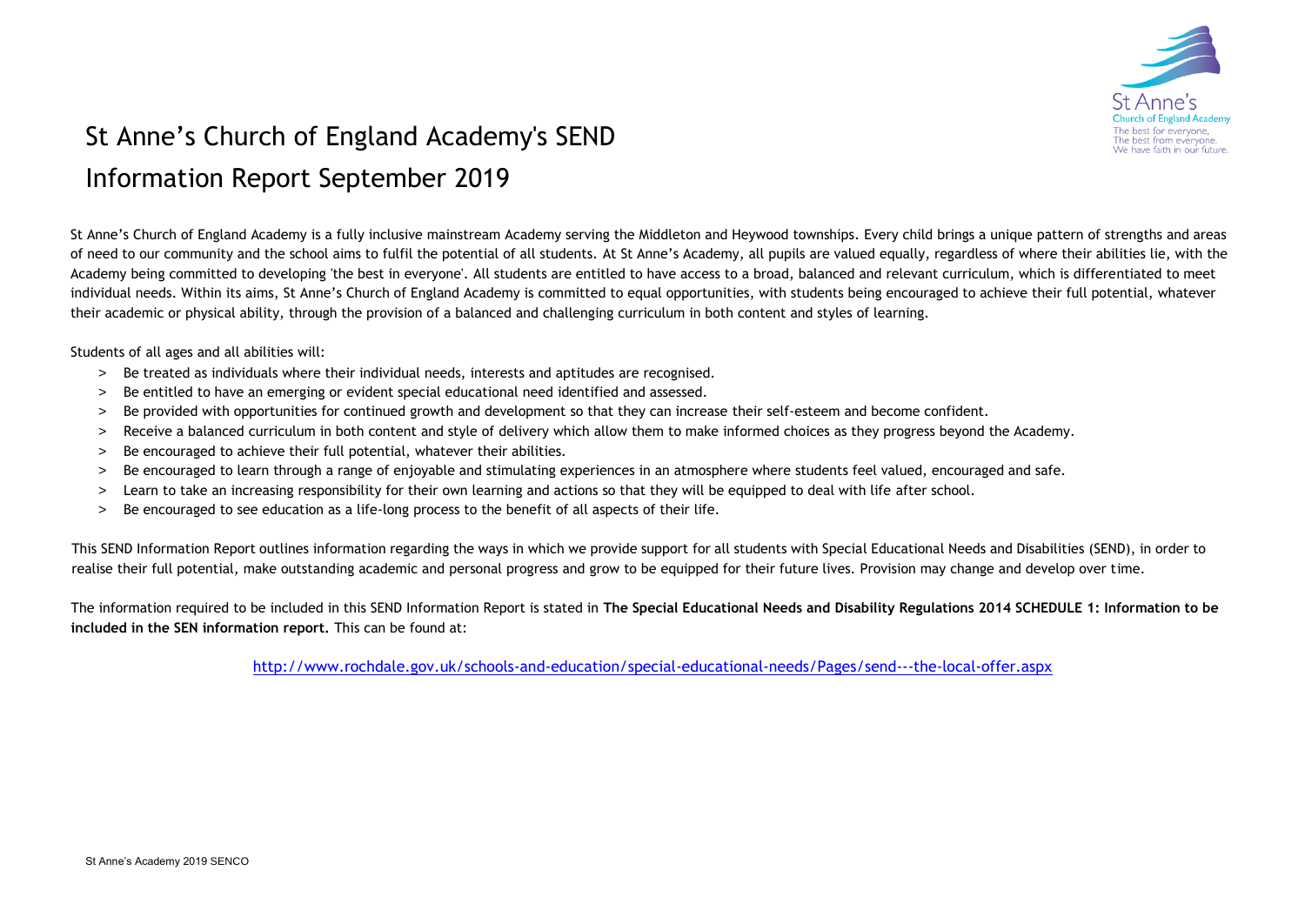

| <b>Regulation</b>                                                                                                                                                            | Question                                                                               | School response                                                                                                                                                                                                                                                                                                                                                                                                                                                                                                                                                                                                                                                                                                                                                                                                              |  |  |  |
|------------------------------------------------------------------------------------------------------------------------------------------------------------------------------|----------------------------------------------------------------------------------------|------------------------------------------------------------------------------------------------------------------------------------------------------------------------------------------------------------------------------------------------------------------------------------------------------------------------------------------------------------------------------------------------------------------------------------------------------------------------------------------------------------------------------------------------------------------------------------------------------------------------------------------------------------------------------------------------------------------------------------------------------------------------------------------------------------------------------|--|--|--|
| 1. The kinds of Special<br><b>Educational Needs for which</b><br>provision is made at the school.                                                                            | What kinds of SEND do pupils have in your<br>school?                                   | Students are identified as having SEND when they have a significantly greater difficulty in learning than the majority of students the same age or<br>have a disability which prevents or hinders them from making use of education facilities of a kind generally provided for students of the same age<br>in schools within the area of the Local Authority (SEND Regulations 2014).<br>Students at St Anne's Church of England Academy have a range of difficulties including Communication and Interaction; Cognition and Learning;<br>Social, Emotional and Mental Health Difficulties and Sensory or Medical or Physical Difficulties.                                                                                                                                                                                 |  |  |  |
| 2. Information, in relation to<br>mainstream schools about the<br>school's policies for the<br>identification and assessment<br>of pupils with special educational<br>needs. | How do you know if a pupil needs<br>extra help?                                        | When your child first joins St Anne's Church of England Academy, we use information from a range of sources to help identify SEND and other needs.<br>These include information from parents/carers; primary school teachers; end of key stage 2 levels; base line testing; Cognitive Ability Tests (CAT tests);<br>literacy and numeracy tests; subject teachers; specialist colleagues and external agencies.                                                                                                                                                                                                                                                                                                                                                                                                              |  |  |  |
|                                                                                                                                                                              |                                                                                        | Our class teachers, Course Directors and Year Directors closely monitor the progress and attainment of all students, including those who have or may<br>have SEND. The continuous monitoring of students during their time at St Anne's Church of England Academy will further identify pupils with a special<br>educational need. This identification may come from tutors, subject teachers, support colleagues, Year Directors, outside agencies, parents/carers or<br>the pupils themselves. If your child needs to be assessed we would use a range of assessments depending on the area of need. If it is thought a family<br>needs support they can be supported by our outstanding Pastoral team, in addition we have an excellent working relationship with outside<br>agencies and a referral can be made to them. |  |  |  |
|                                                                                                                                                                              |                                                                                        | We follow a staged and graduated approach to identifying and assessing needs, using the 'Assess, Plan, Do, Review' model. The triggers for intervention<br>could be the teachers', support colleague's or others concern, underpinned by evidence, about a pupil who, despite receiving differentiated learning<br>opportunities, does make expected progress.                                                                                                                                                                                                                                                                                                                                                                                                                                                               |  |  |  |
|                                                                                                                                                                              |                                                                                        | All students with SEND are on the SEND lists which are accessible to all staff. Staff use this information to inform their lesson planning, teaching and<br>student learning activities. Targeted interventions are planned and delivered where appropriate. This may include small group or individual work across<br>a broad range of activities.                                                                                                                                                                                                                                                                                                                                                                                                                                                                          |  |  |  |
| 3a. How the school<br>evaluates the<br>effectiveness of its<br>provision for such pupils.                                                                                    | How will I know that my child is making<br>progress?<br>How do you evaluate provision? | All students, including those with SEND, are assessed on a regular basis, in accordance with the Academy's Assessment Policy. Teachers formally assess<br>and review progress and attainment 3 times a year which is communicated to parents/carers by a report that is sent home. Additionally, parents<br>evenings are held once a year when there is an opportunity to discuss progress, attainment and next steps. All students with a Statement or Education,<br>Health & Care Plan have an Annual Review.                                                                                                                                                                                                                                                                                                              |  |  |  |
|                                                                                                                                                                              |                                                                                        | The school has a Quality Assurance process that assesses the effectiveness of Teaching and Learning for all students, including those with SEND and the<br>outcomes of these evaluations are used to create and implement development plans for all aspects of school life. These are reviewed through<br>regular evaluation. Additionally progress and attainment data for students is analysed for effectiveness and value for money.                                                                                                                                                                                                                                                                                                                                                                                      |  |  |  |
| 3b. The Academy's<br>arrangements for assessing and                                                                                                                          | How do you check and review the progress<br>of my child and how will I be involved?    | The school will send home 3 reports each year which will show each student's current and target levels and their forecasted grade for the end of the<br>year.                                                                                                                                                                                                                                                                                                                                                                                                                                                                                                                                                                                                                                                                |  |  |  |
| reviewing the progress of pupils<br>with special educational needs.                                                                                                          |                                                                                        | Course Directors, Year Directors and SENCO will monitor and review each student's levels and pick up on any subjects where students are not making the<br>right amount of progress. We will then put an intervention in place. At the next time of reporting we will check whether the interventions have been<br>successful and appropriate progress has been made.                                                                                                                                                                                                                                                                                                                                                                                                                                                         |  |  |  |
|                                                                                                                                                                              |                                                                                        | We welcome the involvement of parents/carers and want to keep you up to date and involved with your child's progress. We do this through parents'<br>evenings; notes in planners; email; telephone calls; postcards home; appointments made with individual teachers; Annual Reviews for those students<br>with a Statement or Education Health Care Plan.                                                                                                                                                                                                                                                                                                                                                                                                                                                                   |  |  |  |
|                                                                                                                                                                              |                                                                                        | The school provides information for parents through newsletters; information on the website; Open Days; Parents' Evenings and letters home.                                                                                                                                                                                                                                                                                                                                                                                                                                                                                                                                                                                                                                                                                  |  |  |  |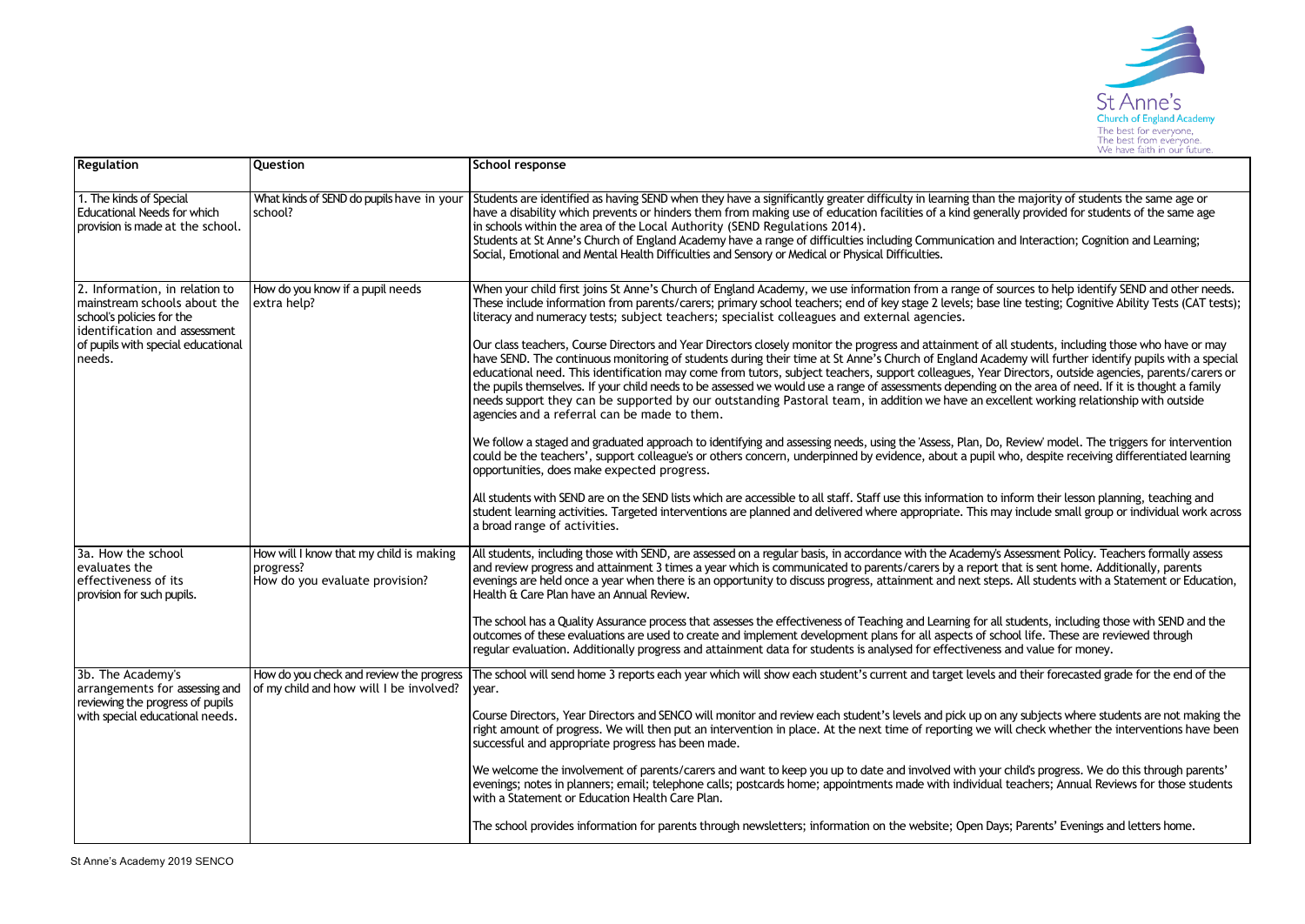

| 3c. The Academy's approach<br>to teaching pupils with<br>special educational needs                                                                                                                                                 | How do teachers help pupils with SEND?                                                                                                                                                                                                                                              | Our teachers have high expectations of all students, including those with SEND. All teachers will be told about the individual needs of students with SEN<br>and will adapt their lessons to meet these requirements. Teachers have experience and/or are trained in doing this. This may involve using different<br>strategies, more practical/adaptation of resources and activities. This means your child can access the lessons fully. We are an inclusive<br>school and encourage children with SEND to be fully involved in all lessons and extracurricular activities. We will make adjustments to the<br>curriculum and the environment to enable this wherever possible.<br>Within school there are a variety of staff roles to help us fully support your child. Where it is felt it is the right thing to do a student may be offered<br>additional help and support, in which case you would be informed. There are a range of interventions and additional subject support which are<br>available and should your child need this, it would be discussed with you. This may take place in and outside of the classroom. We provide<br>additional pastoral support for pupils with SEN and are particularly alert to potential issues relating to bullying.<br>When your child is approaching the start of Key Stage 4, if we think it is needed, we will assess and apply for exam Access Arrangements according to the<br>Joint Council for Qualifications exam regulations. |
|------------------------------------------------------------------------------------------------------------------------------------------------------------------------------------------------------------------------------------|-------------------------------------------------------------------------------------------------------------------------------------------------------------------------------------------------------------------------------------------------------------------------------------|---------------------------------------------------------------------------------------------------------------------------------------------------------------------------------------------------------------------------------------------------------------------------------------------------------------------------------------------------------------------------------------------------------------------------------------------------------------------------------------------------------------------------------------------------------------------------------------------------------------------------------------------------------------------------------------------------------------------------------------------------------------------------------------------------------------------------------------------------------------------------------------------------------------------------------------------------------------------------------------------------------------------------------------------------------------------------------------------------------------------------------------------------------------------------------------------------------------------------------------------------------------------------------------------------------------------------------------------------------------------------------------------------------------------------------------------------------------------------------------------|
| 3d. How the Academy adapts<br>the curriculum and learning<br>environment for pupils with<br>special educational needs                                                                                                              | How will the curriculum be matched to<br>my child's needs?<br>How accessible is the Academy<br>environment?                                                                                                                                                                         | Most of our students follow a traditional curriculum, however a small number of learners have a more personalised curriculum to match their<br>individual needs, interests and abilities. This may include option choices; additional literacy; intervention groups, a Work Related Learning Placement,<br>behaviour management and social skills groups. These options may take in or out of the classroom.<br>Our school is a safe and accessible building and we do our best to make it welcoming to the whole community. All safeguarding procedures and risk<br>assessments are in place and adhered to by all staff.<br>We have a range of different facilities to help SEND students throughout our school including a number of lifts to access all areas; disabled toilets; wide<br>corridors and equipment to help with reading and writing.<br>An Accessibility Plan is in place and available from our school website.<br>http://www.stannesacademy.org.uk/images/11.b_Accessibility_Plan_April_2017.pdf                                                                                                                                                                                                                                                                                                                                                                                                                                                                        |
| 3e. Additional support for<br>learning that is available to<br>pupils with special educational<br>needs.                                                                                                                           | Is there additional support available to<br>help pupils with SEND with their learning?<br>How are the Academy's resources<br>allocated and matched to children's<br>special educational needs?<br>How the decision is made about how<br>much/what support my child will<br>receive? | We have a wide range of staff to support pupils and address additional needs they may have, including pupils with SEND. This includes Teaching Assistants;<br>Pastoral Support Managers; Mentors; Behaviour Mentors; Assistant SENCO and Student Support.<br>Resources are allocated based on evidence of need and effectiveness. Students with a Statement/EHC Plans have resources allocated as outlined in<br>their statement or plan. Teaching Assistants are allocated, where resources allow, to support students in lessons. Staff liaise closely with them to ensure<br>maximum effectiveness. They have a huge range of skills to offer in supporting students directly and indirectly, assisting staff and helping<br>parents/carers.<br>Students with Statements/EHC Plans will have targets and strategies set by the SENCO or faculty staff. Annual reviews involving the student,<br>parents/carers, subject staff and other professionals evaluate those targets and strategies. The decision is based on evidence of need and<br>impact.                                                                                                                                                                                                                                                                                                                                                                                                                                    |
| 3f. How the Academy enables<br>pupils with special<br>educational needs to engage in<br>the activities of the school<br>(including physical activities)<br>together with children who do<br>not have special educational<br>needs. | What social, before and after school, and<br>other activities are available for pupils<br>with SEND?<br>How can my child and I find out about<br>these activities?<br>How will my child be included in<br>activities outside the classroom,<br>including school trips?              | A large range of academic and hobby/interest clubs are available at St Anne Church of England Academy. They are open to all students, including<br>students with SEND. Additionally we run a range of activities to support SEND students including Homework Club, Lunch and Break Time Social Club,<br>Gardening club Lego club, Model club, Breakfast Club etc. We also run coursework/revision sessions for older students as and when required.<br>The Extra-Curricular timetable is available on the Academy's website.<br>http://www.stannesacademy.org.uk/index.php/curriculum/giles/extra-curricular/extra-curricular-offer<br>All children in the school are encouraged to take part in extra activities at break time, lunchtime and after school.<br>Day and residential trips are open to all children and your child's specific needs can be discussed if they wish to join such a trip.                                                                                                                                                                                                                                                                                                                                                                                                                                                                                                                                                                                       |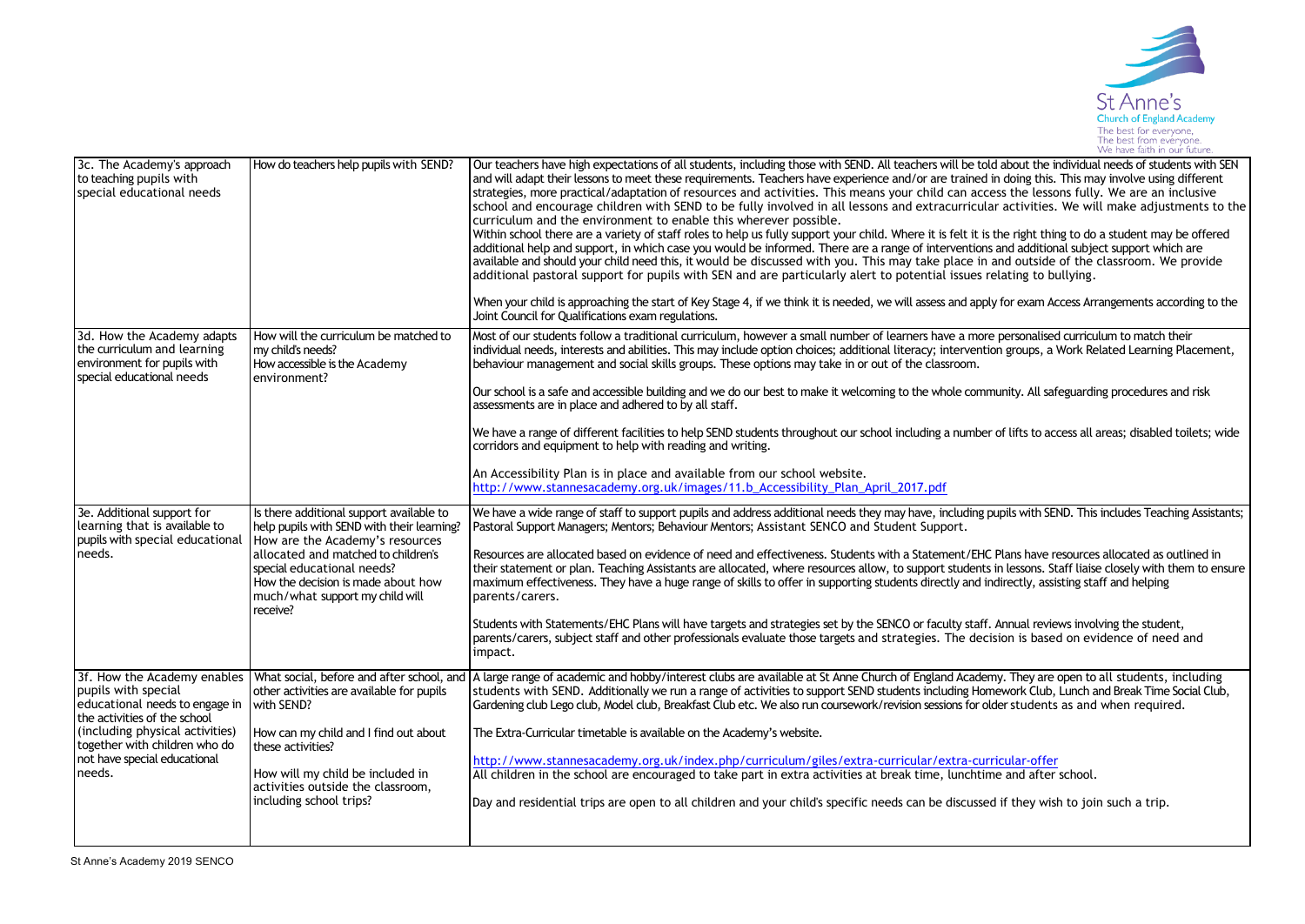

| 3g. Support that is available<br>for improving the emotional,<br>mental and social development<br>of pupils with special<br>educational needs.                        | What support will there be for my<br>child's overall well-being?                                                                                    | At St Anne's Church of England Academy we take our pastoral responsibilities seriously. We pride ourselves on providing a high level of student<br>support and guidance. One way we support our students is by assigning them to a form tutor.<br>There are additional members of staff who are able to provide Pastoral Support, these include: Pastoral Support Managers; SENCO, Teaching<br>Assistants and the Designated Safeguarding Lead Child (DSL).<br>We also have excellent relationships with a number of external agencies for example Positive Steps, Early Break, Healthy Young Minds,<br>#Thrive, Springvale Youth and Community Workers for children with SEND. Rochdale Additional Needs Service. SENDIASS |
|-----------------------------------------------------------------------------------------------------------------------------------------------------------------------|-----------------------------------------------------------------------------------------------------------------------------------------------------|-----------------------------------------------------------------------------------------------------------------------------------------------------------------------------------------------------------------------------------------------------------------------------------------------------------------------------------------------------------------------------------------------------------------------------------------------------------------------------------------------------------------------------------------------------------------------------------------------------------------------------------------------------------------------------------------------------------------------------|
| 4. In relation to mainstream                                                                                                                                          | Who should I contact if I want to find                                                                                                              | <b>SENCO is Emily Tansley</b>                                                                                                                                                                                                                                                                                                                                                                                                                                                                                                                                                                                                                                                                                               |
| schools, the name and contact out more about how St Anne's                                                                                                            | details of the SEN co-ordinator. Academy supports pupils with SEND?                                                                                 | Contact details: Email admin@stannesacademy.org.uk or telephone 0161 643 2643<br>The Academy hosts a drop in for all parents of students with SEN this runs every Tuesday from 1.45-3. No appointment is needed - parents can<br>call in to speak to the SENCO.                                                                                                                                                                                                                                                                                                                                                                                                                                                             |
|                                                                                                                                                                       | What should I do if I think my child<br>may have a special educational need or<br>disability?                                                       | Speak to the student's form tutor in the first instance.                                                                                                                                                                                                                                                                                                                                                                                                                                                                                                                                                                                                                                                                    |
| 5. Information about the                                                                                                                                              | What training have the staff                                                                                                                        | We have a Learning Support department which is made up of the SENCO, Assistant SENCO and a number of other teaching assistants (TAs).                                                                                                                                                                                                                                                                                                                                                                                                                                                                                                                                                                                       |
| expertise and training of<br>staff in relation to children<br>and young people with<br>special educational needs and<br>about how specialist expertise                | supporting children and young people<br>with SEND had or are having?                                                                                | Within this team, we have staff who have a range of experience and training covering various SEN needs including the National SENCO<br>National Award Qualification; CCET (Certificate of Competence in Educational Testing); NVQ Level 2; Behaviour Support; Supporting students<br>with ASD; Supporting students with ADHD and Early Help Assessment training.                                                                                                                                                                                                                                                                                                                                                            |
| will be secured.                                                                                                                                                      |                                                                                                                                                     | Training is provided to all staff, including teachers and TAs, as the need arises and there is on-going training for all staff as well as<br>opportunities to further develop skills. Staff who are new to the school follow an induction programme, which includes training and<br>information on SEN.                                                                                                                                                                                                                                                                                                                                                                                                                     |
|                                                                                                                                                                       |                                                                                                                                                     | The Academy also use the specialised services of the Local Authority's Educational Psychologist, the School Nurse, RANS Specialist ASD<br>team and Healthy Young Minds, # Thrive.                                                                                                                                                                                                                                                                                                                                                                                                                                                                                                                                           |
| 6. Information about how                                                                                                                                              | What happens if my child needs specialist                                                                                                           | As a school we can access a range of services including Visual and Hearing Impaired Team, ASD Specialist Team and Disability Team.                                                                                                                                                                                                                                                                                                                                                                                                                                                                                                                                                                                          |
| equipment and facilities to<br>support children and young<br>people with special<br>educational needs will be                                                         | equipment or other facilities?                                                                                                                      | These services are contacted when necessary and appropriate, according to each student's needs. If you believe the student needs specialist equipment<br>or other facilities please contact the SENCO or discuss the issue at the next review/parents' evening.                                                                                                                                                                                                                                                                                                                                                                                                                                                             |
| 7. The arrangements for<br>consulting parents of children<br>with special educational needs<br>about, and involving such parents<br>in, the education of their child. | How will 1 be involved in discussions<br>about and planning for my child's<br>education?<br>How will you help me to support my<br>child's learning? | We need you to support us and your child by encouraging them to fully engage with their learning and any interventions offered by:<br>• Helping them to be organised for their day (including bringing the right equipment and books)<br>• Full attendance and excellent punctuality<br>• Completion of homework<br>• Checking and signing planner<br>• Attending parents' meetings<br>• Attending any meetings specifically arranged for your child<br>We will support you by having regular communication: reports, newsletters, notes in planners, information on the website and postcards home.                                                                                                                        |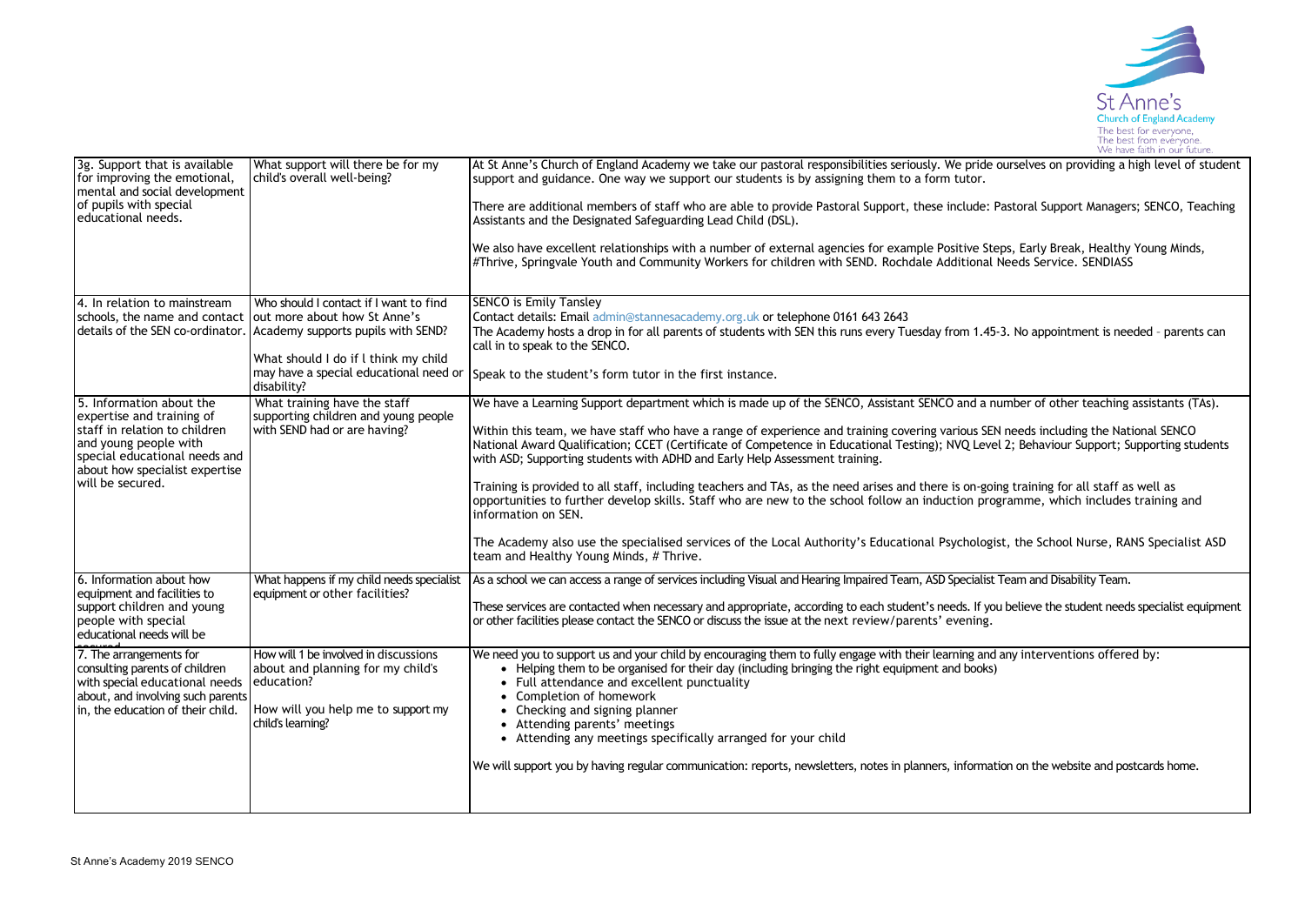

| young people with special<br>educational needs about, and<br>involving them in, their<br>education.                                                                                                                                                              | 8. The arrangements for consulting How will my child be involved in his/her<br>own learning and decisions made about<br>his/her education? | Students are encouraged to take part in student voice activities such as; being part of the student council, regularly evaluate their work in lessons;<br>attend review meetings; contribute to target setting and reviewing and reflect on their learning and achievements prior to reviews.<br>Students will be encouraged to make option choices during Year 8 and 9. They will also be encouraged to attend an interview with Positive Steps (Careers<br>Advice) during Year 10 and 11. Positive Steps will contribute to the Annual review for Year 11 Students with a statement/Education Health Care Plan                                                                                                                                                                         |
|------------------------------------------------------------------------------------------------------------------------------------------------------------------------------------------------------------------------------------------------------------------|--------------------------------------------------------------------------------------------------------------------------------------------|------------------------------------------------------------------------------------------------------------------------------------------------------------------------------------------------------------------------------------------------------------------------------------------------------------------------------------------------------------------------------------------------------------------------------------------------------------------------------------------------------------------------------------------------------------------------------------------------------------------------------------------------------------------------------------------------------------------------------------------------------------------------------------------|
| 9. Any arrangements made by the<br>governing body or the proprietor<br>relating to the treatment of<br>complaints from parents of<br>pupils with special educational<br>needs concerning the provision<br>made at the Academy.                                   | Who can I contact for further information?<br>Who can I contact if I have a complaint?                                                     | Please contact the SENCO for further information.<br>The SENCO has as drop in session every Tuesday 1.45-3pm no appointment needed.<br>In the first instance contact the subject teacher or form tutor who may refer your concerns to a more senior member of staff if needed.<br>The Academy's complaints procedure is available on the school's website.                                                                                                                                                                                                                                                                                                                                                                                                                               |
| 10. How the governing body<br>health and social services<br>bodies, local authority support<br>services and voluntary<br>organisations, in meeting the<br>needs of pupils with special<br>educational needs and in<br>supporting the families of such<br>pupils. | What specialist services and expertise<br>involves other bodies, including are available at or accessed by the<br>Academy?                 | As an Academy we can access a range of services including Child and Adolescent Mental Health Service Healthy Young Minds (HYM); Social Care<br>(Child Care Services); School Nurse Service; Educational Psychology Service; Positive Steps; Targeted Prevention Team; Speech and Language<br>Service and Occupational Therapy Service, Specialist for the Hearing Impaired, Specialist for the Visually Impaired.<br>These services are contacted when necessary and appropriate, according to your child's needs. The Academy works closely with Rochdale<br>Local Authority and use the Early Help Assessment process when appropriate to do so.<br>If you believe your child needs support from a specialist please contact the SENCO or discuss at the next review/parents' evening. |
| 11. The contact details of<br>of pupils with special<br>educational needs, including<br>those for arrangements made in<br>accordance with section 32.                                                                                                            | Who should I contact to find out about<br>support services for the parents support for parents and families of<br>children with SEND?      | Family Action Barnardos Independent Support Service (formerly known as SENDIASs)<br>Contact<br>Tel: 01706 515717<br>Email: rochdale.services@barnardos.org.uk<br>Child and Adolescent Mental Health Service Healthy Young Minds (formerly known as CAMHS) 01706 676 000<br><b>Opening Hours</b><br>Mon-Fri, 9-5<br><b>RANS Rochdale Additional Needs Service</b><br>01706 926400                                                                                                                                                                                                                                                                                                                                                                                                         |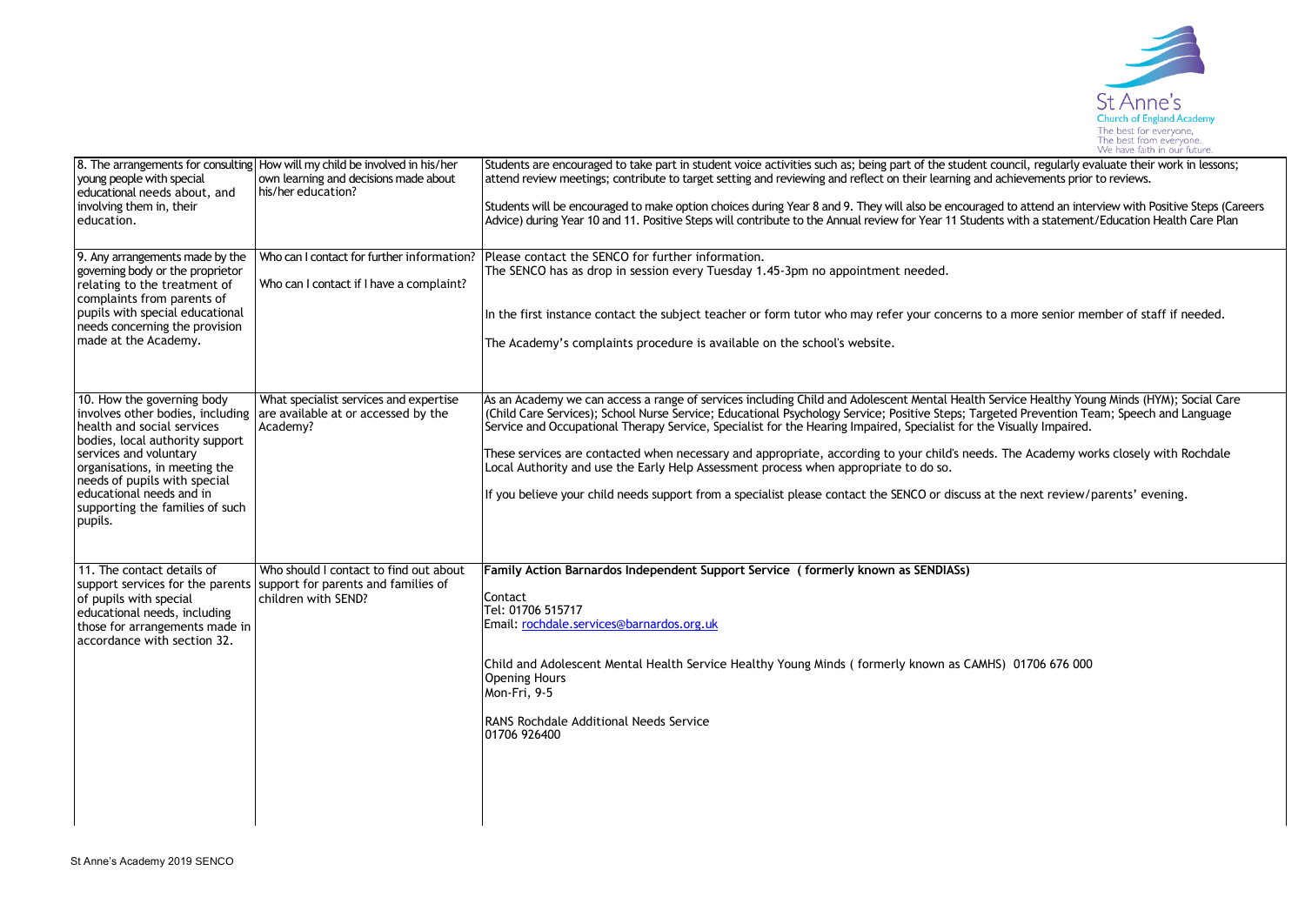

|                                                                                                                                                                                                           |                                                                                                                                            | rve nave lalu i ili odi huture                                                                                                                                                                                                                                                                                                                                                                                                                                                                                                                                                                                                                                                              |
|-----------------------------------------------------------------------------------------------------------------------------------------------------------------------------------------------------------|--------------------------------------------------------------------------------------------------------------------------------------------|---------------------------------------------------------------------------------------------------------------------------------------------------------------------------------------------------------------------------------------------------------------------------------------------------------------------------------------------------------------------------------------------------------------------------------------------------------------------------------------------------------------------------------------------------------------------------------------------------------------------------------------------------------------------------------------------|
|                                                                                                                                                                                                           |                                                                                                                                            |                                                                                                                                                                                                                                                                                                                                                                                                                                                                                                                                                                                                                                                                                             |
| 12. The Academy's<br>arrangements for supporting<br>pupils with special<br>educational needs in a<br>transfer between phases of<br>education or in preparation<br>for adulthood and<br>independent living | How will the Academy prepare and<br>support my child when joining your<br>Academy or transferring to a new<br>school or post-16 provision? | We liaise closely with all local primary schools and provide additional transition support both before your child starts and afterwards, if it is<br>needed. We also host a Summer School for Year 6 students.<br>All children receive advice on careers and are encouraged to visit colleges to explore post-16 courses. If additional support is needed this will be<br>put in place.<br>We work closely with Positive Steps to ensure Year 11s with SEN have appropriate career and/or next steps advice.<br>St Anne's Church of England Academy is in the fortunate position of having our own Sixth Form and many Year 11 students choose to say in our<br>warm nurturing environment. |
| 13. Information on where the<br>local authority's local offer is<br>published                                                                                                                             | Where can I find out about other<br>services that might be available for<br>our family and my child?                                       | http://rochdale.fsd.org.uk/kb5/rochdale/fsd/home.page<br>This is the Rochdale Family Service Directory<br>The Rochdale Additional needs ASD Team will also be running sessions throughout the year to provide parents with the opportunity to discuss<br>vour child.<br>To book a place on a session, you will need to discuss with the school and we will contact the ASD Team on to arrange an appointment.<br>The Academy has a Parents Coffee morning every Thursday. If you would like to attend one of the meetings please contact Mrs Donna<br>Becconsall via the main switchboard 0161 643 2643.                                                                                    |

## **Key Staff**

| SENCO:                                        | Mrs Emily Tansley    |
|-----------------------------------------------|----------------------|
| Safeguarding & Welfare Officer:               | Mrs Donna Becconsall |
| School Governor with responsibility for SEND: | Ms Yvonne Mills      |

Deputy Headteacher Pastoral: Mr Andrew Chapman

You can contact any member of staff by telephoning the main switchboard on 0161 643 2643

## **September 2019**